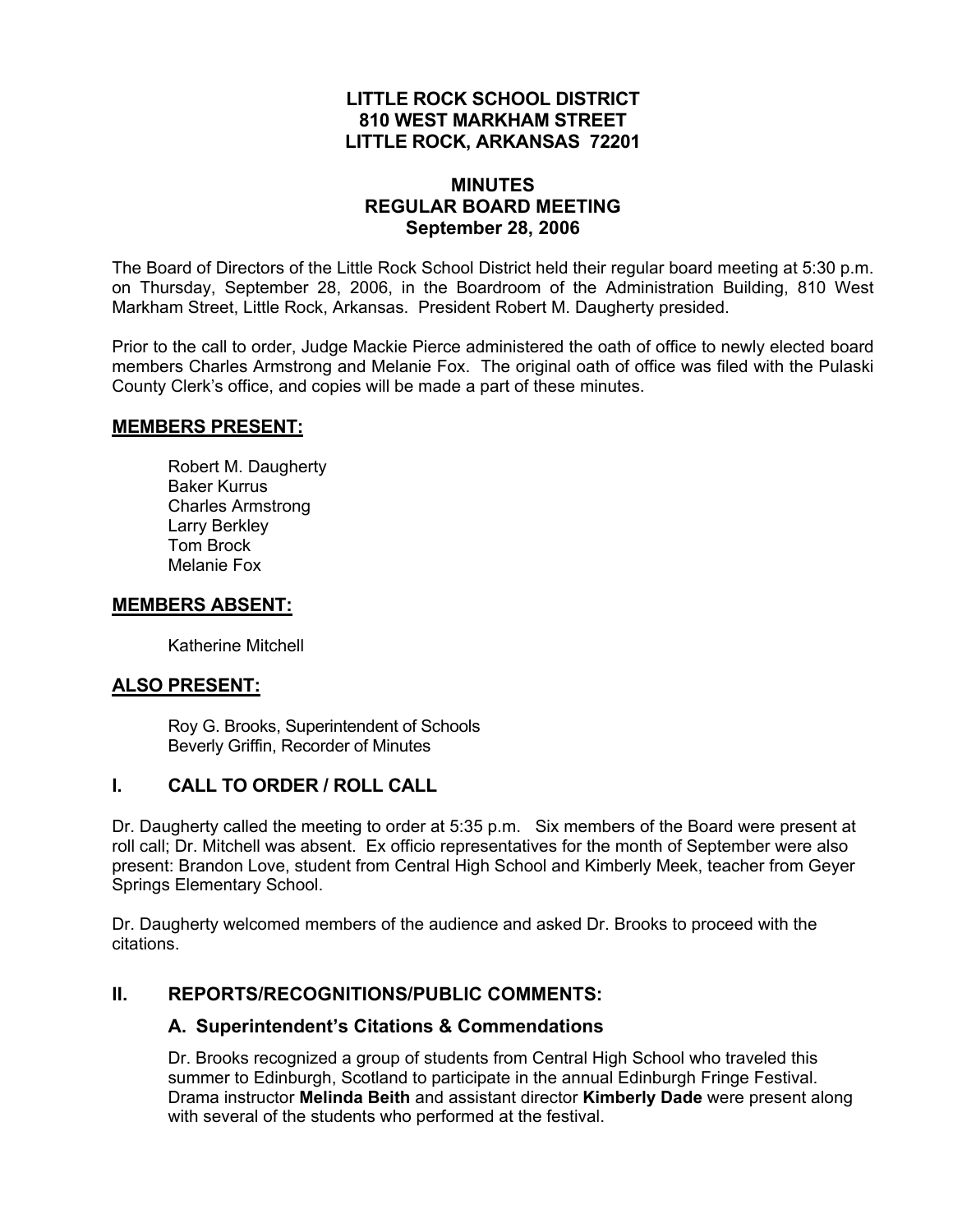Superintendent's citations were presented to Central drama students **Richard Block, Michael Johnson, Kanome Jones, Megan Motley, Allie Schexnayder, Michael Scott, Victoria VanderSchilden, Ross Weems** and **Anthony Williams.** 

The U. S. Department of Education's American Star of Teaching Award was recently presented to **Kathy Williams**, teacher at Forest Heights Middle School. This award highlights effective teaching practices under the "No Child Left Behind" Act; only one teacher in each state is selected for this prestigious honor. The Director of the U. S. Department of Education's Teacher-to-Teacher Initiative, **Carolyn Snowbarger,** presented the award to Ms. Williams.

**Vanessa Cleaver** was presented with a Superintendent's Citation in recognition of her appointment to the National Council of Teachers of Mathematics task force on Leadership Development. This task force develops strategies to address the nationwide shortage of both mathematics teachers and those who serve in leadership roles.

Superintendent's Quality Service Awards were presented to **Annette Jones** and **Leathel Sanders** from Pulaski Heights Elementary School. Mr. Sanders and Ms. Jones were recently recognized by the Facility Services Department as being responsible for keeping the cleanest building in the Little Rock School District. This is a noteworthy accomplishment due to the age of the building and the difficulties associated with keeping an older facility in exceptional condition. Principal Lillie Carter and Pulaski Heights teachers were present in support of Mr. Sanders and Ms. Jones.

Quality Service Awards were also presented to **Marcy Eckolls** and **Edna Walton.** Marcy, a Human Resources Specialist, was nominated by **Charlotte Kirby**, a new LRSD teacher. Ms. Kirby's nomination indicated a positive impression from the first contact with the LRSD in Marcy's attitude and caring spirit. Ms. Walton received three separate nominations and an additional nine responses were received from visitors to Fair Park indicating that they receive high quality, courteous, and friendly service at Fair Park Early Childhood Education Center.

The final citations were presented to ex-officio Board representatives for the month of September, **Kimberly Meek**, teacher from Geyer Springs Elementary School, and **Brandon Love**, student at Central High School.

Dr. Brooks introduced **Ronald Laurent**, Coordinator of the Southwest Learning Academy. Mr. Laurent requested an opportunity to introduce members of the Academy's Advisory Committee.

## **B. Remarks from Citizens**

There were no citizens requesting time to speak before the board.

## **C. PTA Council**

Bernadette Turner, PTA Council president, welcomed new members of the board by greeting Mr. Armstrong and Ms. Fox. In addition, she encouraged voters of Zone 7 to participate in the runoff election on October 10. Ms. Turner expressed appreciation to Dr. Brooks and staff members for hosting the first council meeting of the 2006-2007 school year and she invited Board members to attend the monthly Council meetings. These meetings are listed on the district calendar and information is available on the website.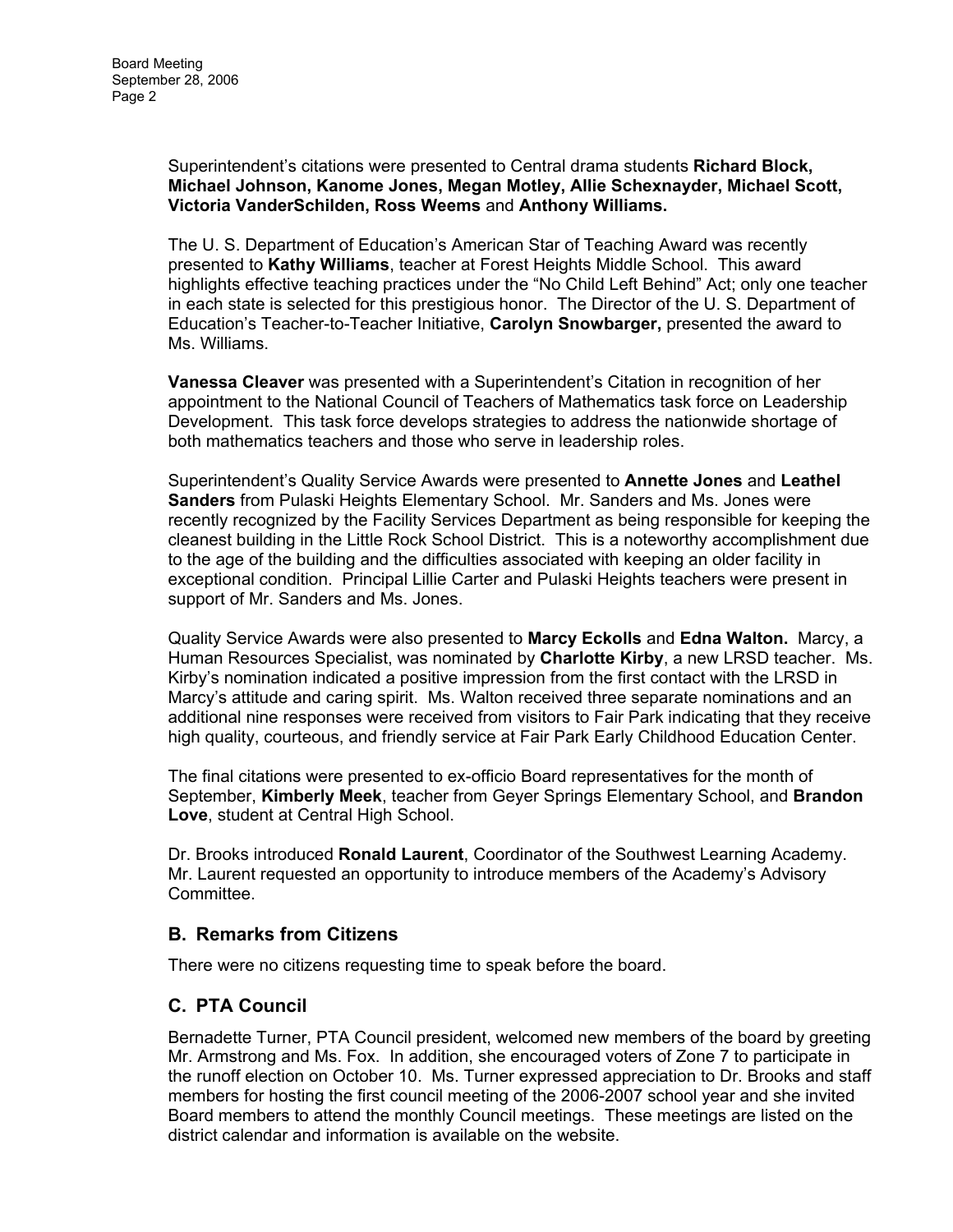# **D. Little Rock Classroom Teachers Association**

Katherine Wright Knight greeted the audience and welcomed the new board members. She reported that negotiations were continuing for transportation employees, psychological examiners, and security employees. Ms. Knight had attended a presentation by the Arkansas Department of Education on the "Next Steps" program and reported that television advertising would be done to encouraging our students to achieve success after high school.

# **IV. REPORTS AND COMMUNICATIONS:**

#### **A. Remarks from Board Members**

Ms. Meeks, teacher ex officio representative, expressed appreciation to the Board for giving her the opportunity to serve as her school's representative.

Mr. Armstrong stated that he was looking forward to working to make the LRSD the best school district in the country.

Mr. Kurrus welcomed the new members of the board and stated that he was looking forward to working with them. He asked the administration to invite the Central High School  $50<sup>th</sup>$ anniversary committee to attend the agenda meeting in October and to provide an update to the board on the anniversary planning and events.

Mr. Kurrus commented on recent news reports from Detroit where they are closing schools, and are fiscally unstable and unable to pay their employees. He noted that failure to build bridges across racial lines was a significant factor in Detroit's failure to thrive as a public school system. He noted that the LRSD is in a position to reach out and build coalitions across racial lines in order to achieve a racially diverse school district. He restated his opposition to the formation of numerous charter schools, which serve as a mechanism to weaken public school systems by attracting and recruiting the most successful students.

Ms. Fox reported that she is happy to be a part of the LRSD board, and stated that she is looking forward to working with Dr. Brooks, fellow board members, parents, staff, and the business community to ensure that we put our children first and provide the quality education they need to succeed.

Mr. Berkley congratulated Ms. Fox and Mr. Armstrong and wished them a pleasant experience on the board. He noted that the district faces many challenges, but his hope is that the new board will remain focused on the needs of the kids in our city.

Student ex officio Brandon Love thanked the board for the opportunity to serve as the student representative for the month.

Dr. Daugherty congratulated the new board members and stated that they can "expect an interesting experience."

## **B. Budget Update**

No report.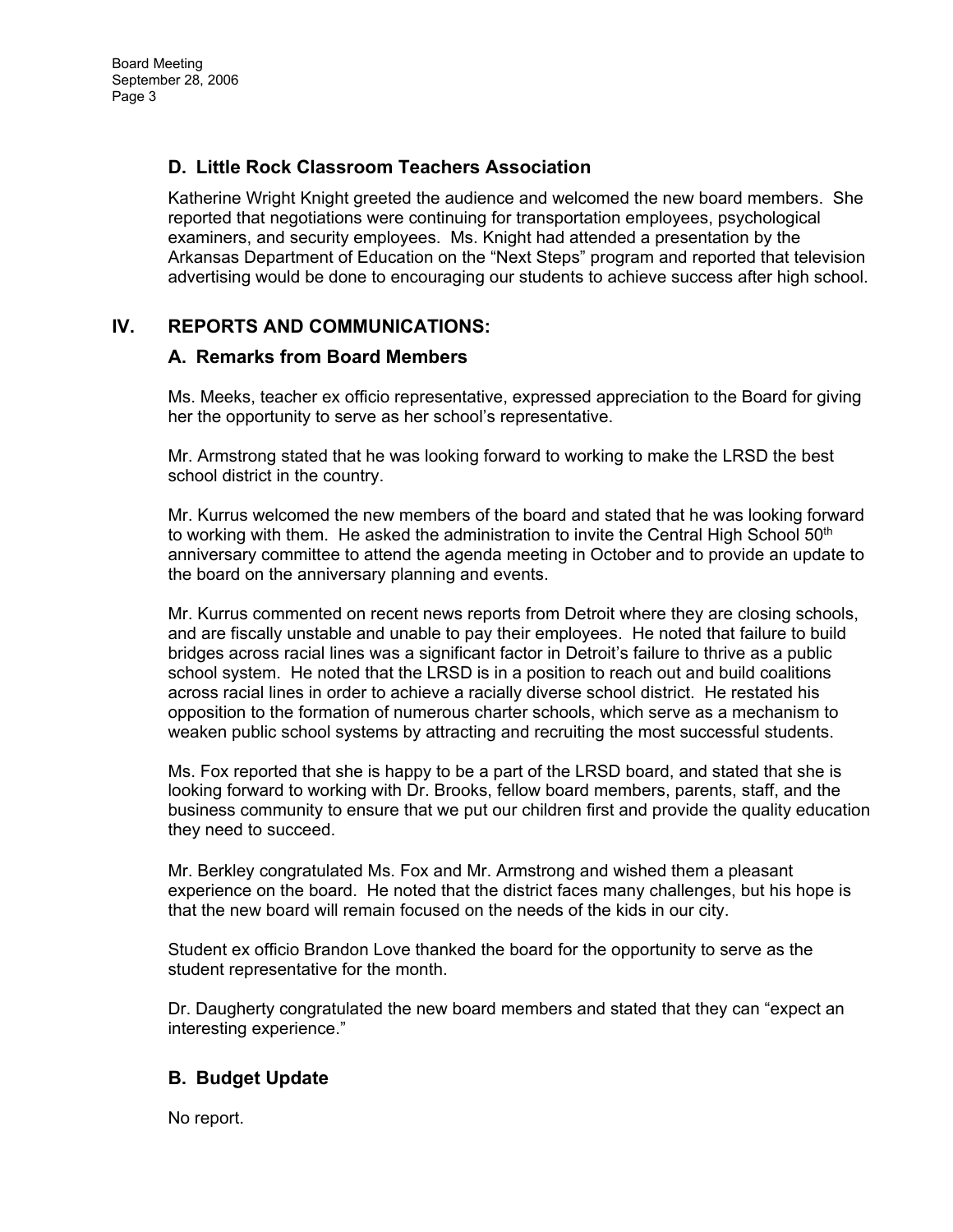# **C. Student Assignment Report**

Mr. Kurrus requested information on current enrollment figures. Dr. Watson reported that the official count would be provided to the state by October 15, and that the board would be provided a copy of the final enrollment report at that time. She also reported that preliminary counts indicate the highest enrollment in the history of the LRSD.

## **D. Construction Report – Bond Projects / Bill Goodman present**

Mr. Goodman's report was provided as part of the board's agenda. There were no questions or comments.

## **E. Internal Auditors Report**

Mr. Becker's reported was provided in the board's agenda. There were no additional questions or requests.

# **V. APPROVAL OF ROUTINE MATTERS:**

#### **A. Minutes**

Minutes from the regular board meeting of August 24, 2006, and from a special meeting held on September 14, 2006 were presented for review and approval. Mr. Berkley moved to approve the minutes as presented; Mr. Kurrus seconded the motion and it **carried 5-0**.

# **VI. SCHOOL SERVICES**

## **A. Varsity Bowling Proposal**

Dr. Brooks presented a proposal prepared and submitted by Associate Superintendent Junious Babbs and Athletic Director Johnny Johnson. The proposal requested the board's authorization to add varsity bowling to the athletic program in the Little Rock School District; the superintendent recommended approval. Mr. Kurrus moved to approve the addition of bowling to the district's varsity athletic program. Mr. Berkley seconded the motion and it **carried unanimously**.

Dr. Daugherty requested information on the number of coaches or athletic sponsors who are CPR certified. Coach Johnson indicated that approximately half of the current coaching staff is certified in CPR and first aid, and that training was on-going to insure that the remainder of the staff becomes certified.

## **VII. HUMAN RESOURCES**

## **A. Personnel Changes**

Routine personnel changes were included in the board's agenda. The Superintendent recommended approval. The recommendation was **unanimously approved** on a motion by Mr. Berkley, seconded by Mr. Kurrus.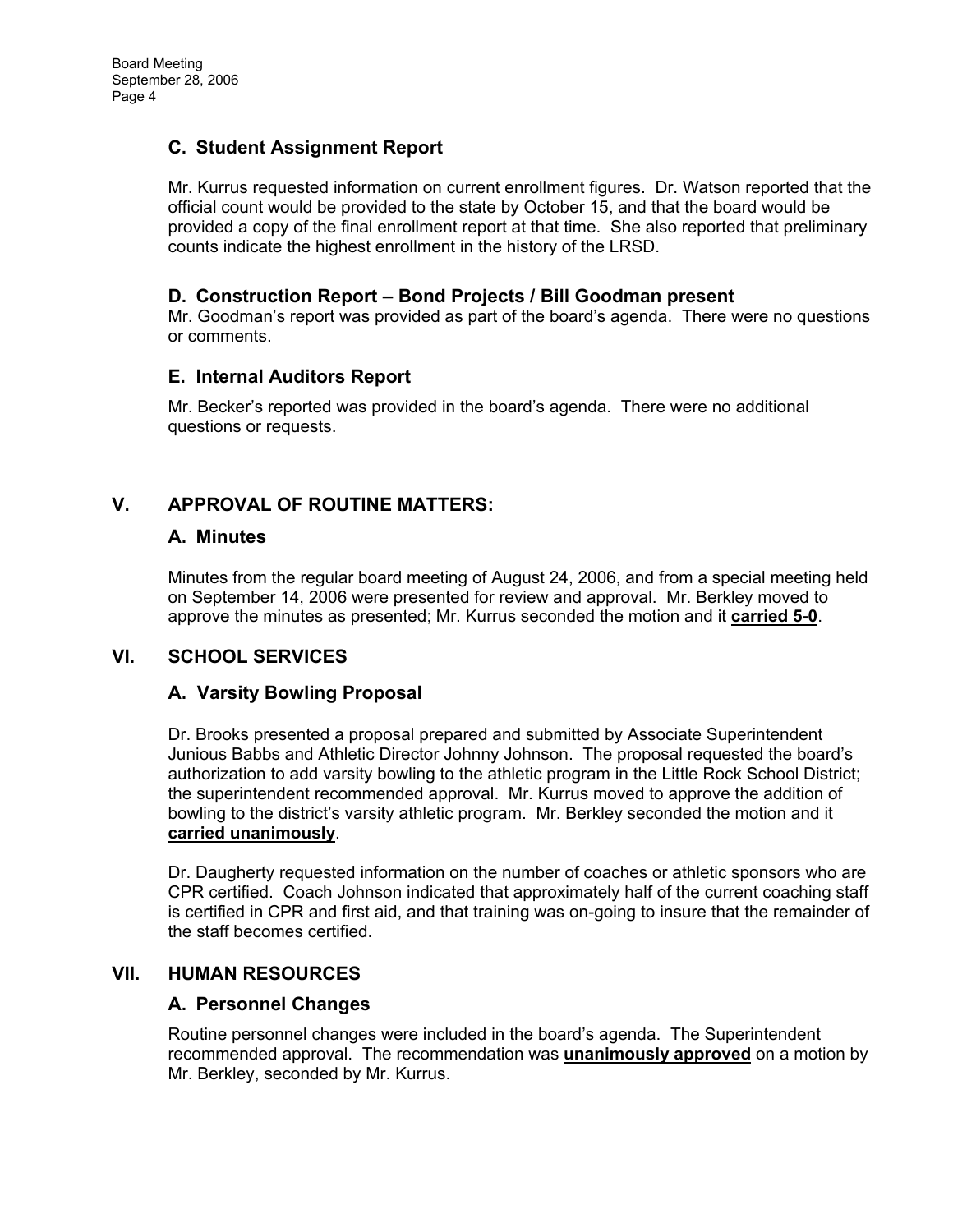# **B. Salary Proposal for Meet & Confer Units**

A recommendation to approve a 3% salary increase for maintenance employees, clerical support staff, nurses and CARE aides was presented for the board's review and approval. Mr. Hartz reported that negotiations are continuing with the district's safety & security staff, school psychologists, and transportation employees.

The same salary increase was previously approved for aides, child nutrition workers, custodians, administrators, and several special education groups such as speech pathologists, occupational and physical therapists. Mr. Kurrus moved to approve the recommended increase; Ms. Fox seconded the motion and it **carried unanimously**.

# **VIII. FINANCE & SUPPORT SERVICES**

# **A. Donations of Property**

The Board was asked to approve the acceptance of recent donations to schools and departments within the District. The donations are listed in the following chart. The student ex officio read the items listed in the Board's agenda. Mr. Berkley made a motion to accept the donated items, Ms. Fox seconded the motion and it **carried unanimously**.

| <b>SCHOOL/DEPARTMENT</b>     | <b>ITEM</b>                                                               | <b>DONOR</b>                                            |
|------------------------------|---------------------------------------------------------------------------|---------------------------------------------------------|
| Cloverdale Middle School     | \$50.00 cash to purchase school supplies for<br>students                  | <b>Acxiom Cares Committee</b>                           |
| Forest Heights Middle School | School supplies valued at approximately<br>\$200.00                       | Dr. T. Tyler Thompson                                   |
|                              | \$100.00 cash for the IB ropes course                                     | <b>FHMS IB Program</b>                                  |
| Jefferson Elementary School  | Two Rainbow Climbers for the school<br>playground valued at \$400.00 each | Cammack Village Parks &<br><b>Recreation Department</b> |
| Mabelvale Elementary School  | School supplies valued at approximately<br>\$400.00                       | <b>Acxiom Cares Committee</b>                           |
| Washington Elementary School | School supplies valued at approximately<br>\$400.00                       | <b>Acxiom Cares Committee</b>                           |
| Watson Elementary School     | School supplies valued at \$11,785.50                                     | Junior League of Little Rock                            |
| Little Rock School District  | Assorted office furniture, valued at \$335.00<br>to be used where needed  | <b>Alltel Corporation</b>                               |